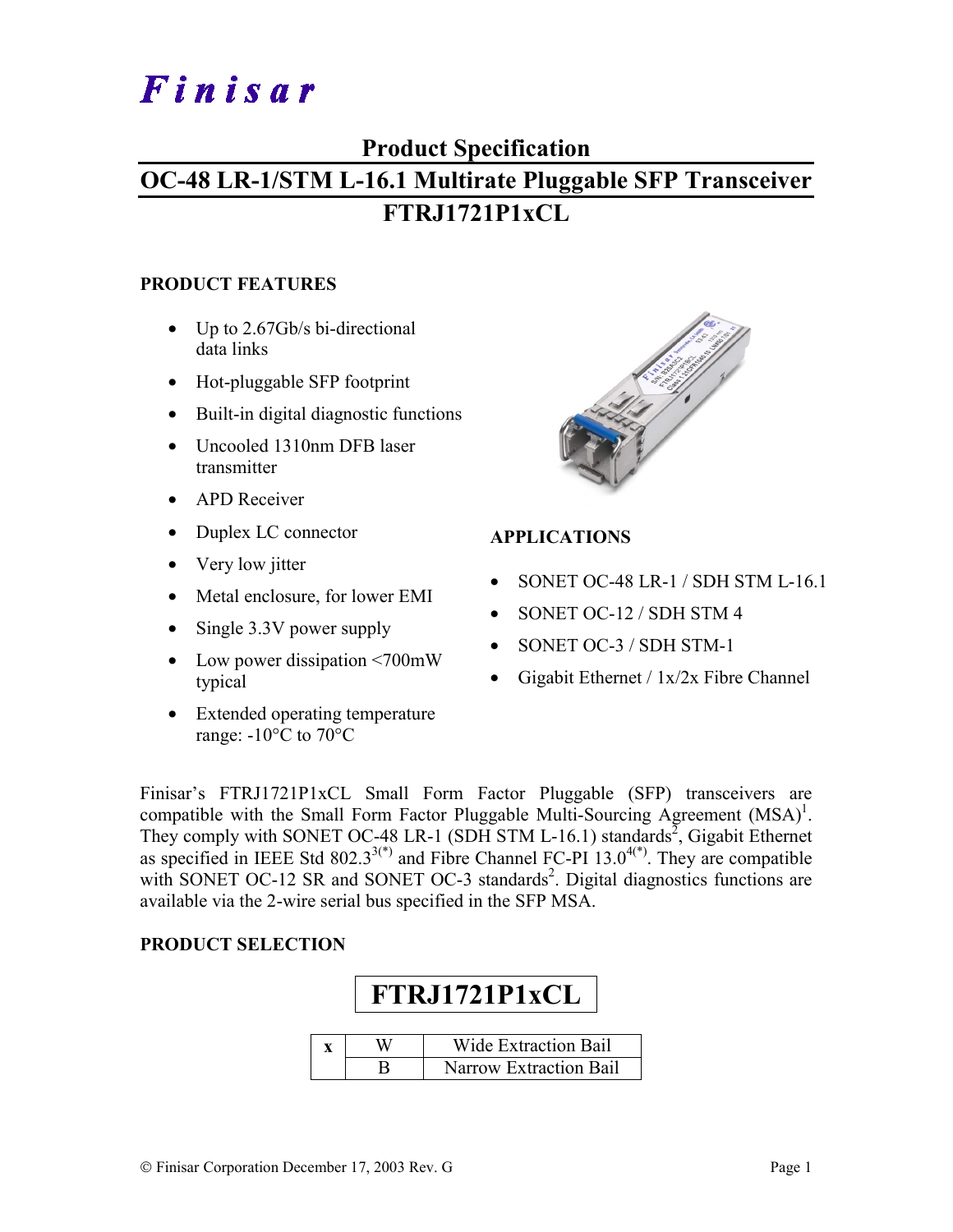#### **I. Pin Descriptions**

| Pin            | <b>Symbol</b>    | <b>Name/Description</b>                                        |                |  |  |
|----------------|------------------|----------------------------------------------------------------|----------------|--|--|
|                | $\rm V_{EET}$    | Transmitter Ground (Common with Receiver Ground)               |                |  |  |
| $\overline{2}$ | $T_{FAULT}$      | Transmitter Fault. Not supported.                              |                |  |  |
| 3              | $T_{\text{DIS}}$ | Transmitter Disable. Laser output disabled on high or open.    | $\overline{2}$ |  |  |
| 4              | $MOD$ DEF $(2)$  | Module Definition 2. Data line for Serial ID.                  | 3              |  |  |
| 5              | $MOD$ DEF $(1)$  | Module Definition 1. Clock line for Serial ID.                 | 3              |  |  |
| 6              | $MOD$ $DEF(0)$   | Module Definition 0. Grounded within the module.               | 3              |  |  |
| 7              | Rate Select      | No connection required                                         | 4              |  |  |
| 8              | LOS              | Loss of Signal indication. Logic 0 indicates normal operation. | 5              |  |  |
| 9              | $\rm V_{EER}$    | Receiver Ground (Common with Transmitter Ground)               |                |  |  |
| 10             | $\rm V_{EER}$    | Receiver Ground (Common with Transmitter Ground)               |                |  |  |
| 11             | $\rm V_{EER}$    | Receiver Ground (Common with Transmitter Ground)               |                |  |  |
| 12             | RD-              | Receiver Inverted DATA out. AC Coupled                         |                |  |  |
| 13             | $RD+$            | Receiver Non-inverted DATA out. AC Coupled                     |                |  |  |
| 14             | $\rm V_{EER}$    | Receiver Ground (Common with Transmitter Ground)               |                |  |  |
| 15             | $\rm V_{CCR}$    | Receiver Power Supply                                          |                |  |  |
| 16             | $V_{\rm CCT}$    | <b>Transmitter Power Supply</b>                                |                |  |  |
| 17             | $\rm V_{EET}$    | Transmitter Ground (Common with Receiver Ground)               |                |  |  |
| 18             | $TD+$            | Transmitter Non-Inverted DATA in. AC Coupled.                  |                |  |  |
| 19             | TD-              | Transmitter Inverted DATA in. AC Coupled.                      |                |  |  |
| 20             | $V_{EET}$        | Transmitter Ground (Common with Receiver Ground)               |                |  |  |

Notes:

1. Circuit ground is internally isolated from chassis ground.

2. Laser output disabled on  $T_{DIS} > 2.0V$  or open, enabled on  $T_{DIS} < 0.8V$ .

3. Should be pulled up with 4.7k – 10kohms on host board to a voltage between 2.0V and 3.6V. MOD DEF(0) pulls line low to indicate module is plugged in.

- 4. Finisar FTRJxx21xxxxx transceivers operate between OC-3 and OC-48, 1x and 2x Fibre Channel, and Gigabit Ethernet data rates and respective protocols without active control. Finisar FTRJxx19xxxxx transceivers operate at 1x and 2x Fibre Channel, and Gigabit Ethernet data rates and respective protocols without active control.
- 5. LOS is open collector output. Should be pulled up with 4.7k 10kohms on host board to a voltage between 2.0V and 3.6V. Logic 0 indicates normal operation; logic 1 indicates loss of signal.



**Diagram of Connector Block Pinout on the Host Board**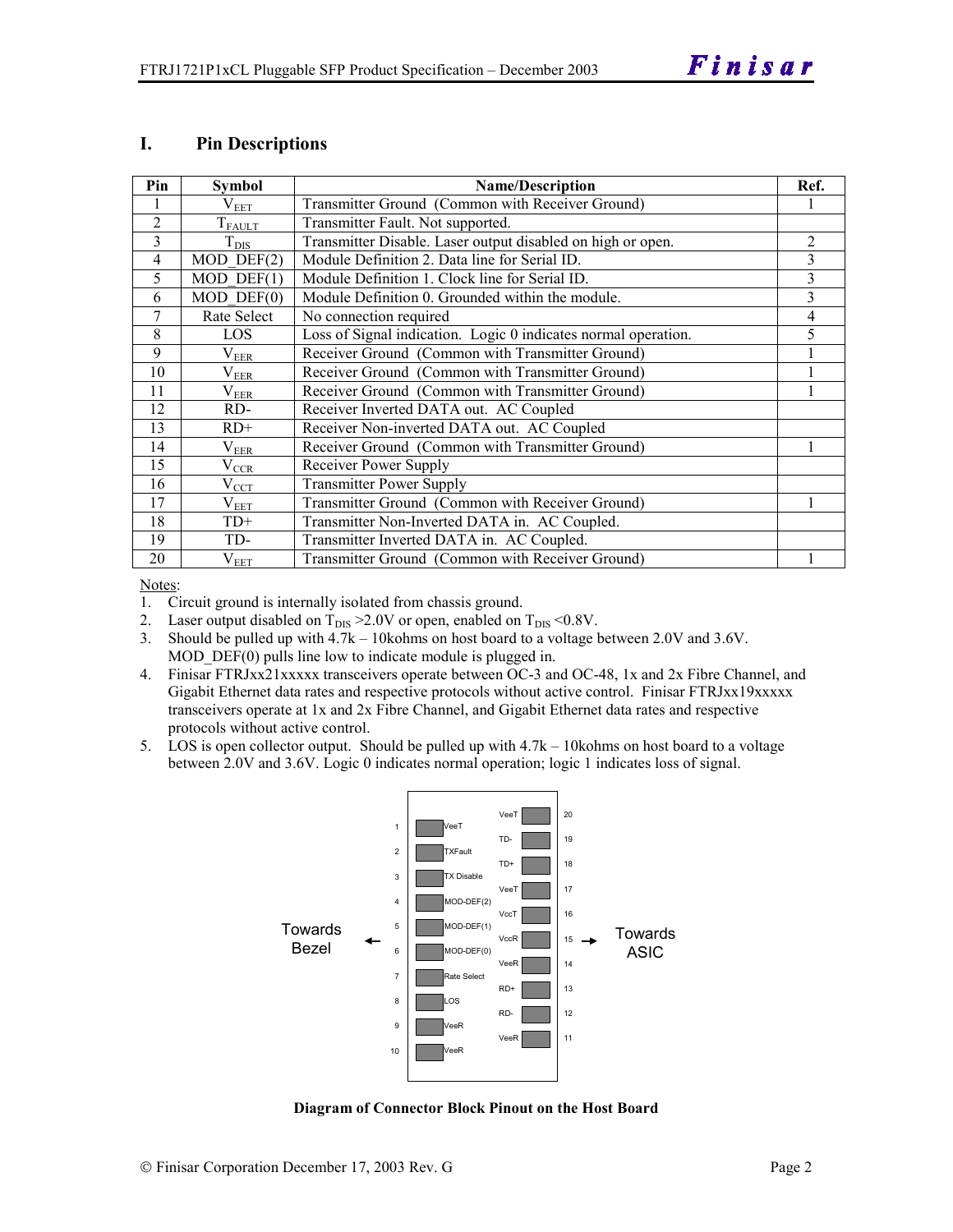#### **II. Absolute Maximum Ratings**

| <b>Parameter</b>           | <b>Symbol</b> | Min    | Typ | Max | Unit          | Ref. |
|----------------------------|---------------|--------|-----|-----|---------------|------|
| Maximum Supply Voltage     | Vcc           | $-0.5$ |     |     |               |      |
| Storage Temperature        |               | $-40$  |     |     | $\sim$        |      |
| Case Operating Temperature | OP.           | $-10$  |     |     |               |      |
| Relative Humidity          |               |        |     |     | $\frac{0}{0}$ |      |

#### **III.** Electrical Characteristics ( $T_{OP}$  = -10 to 70 °C,  $V_{CC}$  = 3.00 to 3.60 Volts)

| <b>Parameter</b>                       | Symbol                  | Min         | Typ | Max          | Unit | Ref.           |
|----------------------------------------|-------------------------|-------------|-----|--------------|------|----------------|
| <b>Supply Voltage</b>                  | Vcc                     | 3.00        |     | 3.60         | V    |                |
| <b>Supply Current</b>                  | Icc                     |             | 230 | 300          | mA   |                |
| <b>Transmitter</b>                     |                         |             |     |              |      |                |
| Input differential impedance           | $R_{in}$                |             | 100 |              | Ω    | $\overline{2}$ |
| Single ended data input swing          | Vin,pp                  | 250         |     | 1200         | mV   |                |
| <b>Transmit Disable Voltage</b>        | $\rm V_{D}$             | $Vec-1.3$   |     | Vcc          | V    |                |
| Transmit Enable Voltage                | $V_{EN}$                | Vee         |     | $Vee+0.8$    | V    | 3              |
| <b>Transmit Disable Assert Time</b>    |                         |             |     | 10           | us   |                |
| <b>Receiver</b>                        |                         |             |     |              |      |                |
| Single ended data output swing         | Vout,pp                 | 300         | 400 | 800          | mV   | $\overline{4}$ |
| Data output rise time                  | t,                      |             | 100 | 175          | ps   | 5              |
| Data output fall time                  | $t_{\rm f}$             |             | 100 | 175          | ps   | 5              |
| LOS Fault                              | $V_{LOS \frac{fault}{}$ | $Vec - 0.5$ |     | $Vec_{HOST}$ | V    | 6              |
| <b>LOS</b> Normal                      | $V_{LOS\frac{norm}{}}$  | Vee         |     | $Vee+0.5$    | V    | 6              |
| Power Supply Rejection                 | <b>PSR</b>              | 100         |     |              | mVpp | 7              |
| <b>Total Generated Reciever Jitter</b> | $J_{RX}p-p$             |             |     | 0.07         | UI   |                |
| (peak to peak)                         |                         |             |     |              |      |                |
| <b>Total Generated Reciever Jitter</b> | $J_{RX}$ rms            |             |     | 0.007        | UI   |                |
| (rms)                                  |                         |             |     |              |      |                |

Notes:

- 1. Non condensing.
- 2. AC coupled
- 3. Or open circuit.
- 4. Into 100 ohms differential termination.
- 5.  $20 80 \%$
- 6. Loss Of Signal is LVTTL. Logic 0 indicates normal operation; logic 1 indicates no signal detected.
- 7. All transceiver specifications are compliant with a power supply sinusoidal modulation of 20 Hz to 1.5 MHz up to specified value applied through the power supply filtering network shown on page 23 of the Small Form-factor Pluggable (SFP) Transceiver MultiSource Agreement (MSA), September 14, 2000.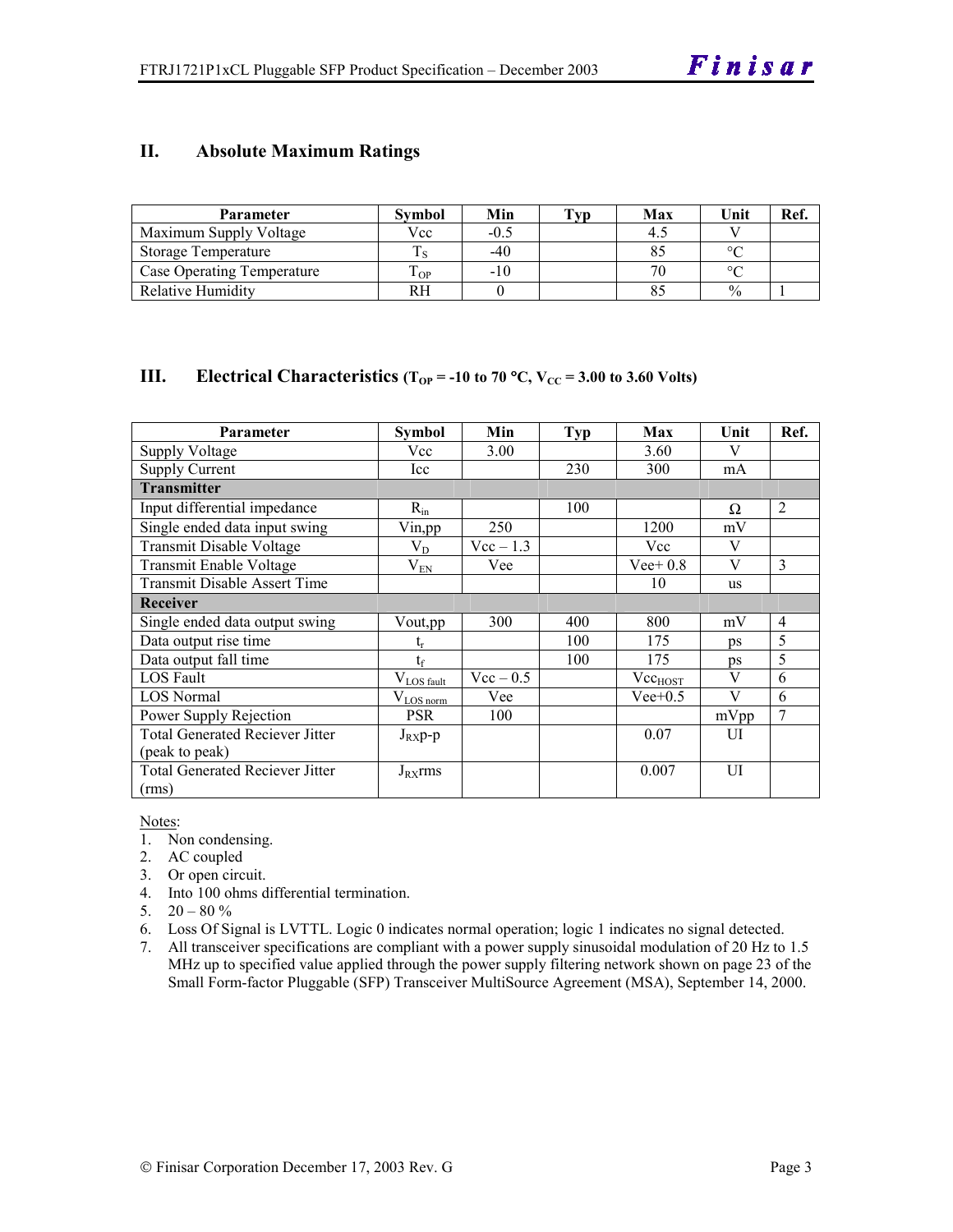| Parameter                                                   | <b>Symbol</b>               | Min   | <b>Typ</b> | Max   | Unit | Ref.           |  |
|-------------------------------------------------------------|-----------------------------|-------|------------|-------|------|----------------|--|
| <b>Transmitter</b>                                          |                             |       |            |       |      |                |  |
| Output Opt. Pwr: 9/125 SMF                                  | $P_{OUT}$                   | $-2$  |            | $+3$  | dBm  | $\mathbf{1}$   |  |
| Optical Wavelength                                          | λ                           | 1280  |            | 1335  | nm   | $\overline{2}$ |  |
| Spectral Width (-20dB)                                      | $\sigma$                    |       |            |       | nm   |                |  |
| <b>Optical Extinction Ratio</b>                             | ER                          | 9     |            |       | dB   |                |  |
| Sidemode Supression ratio                                   | $SSR_{min}$                 | 30    |            |       | dB   |                |  |
| Optical Rise/Fall Time                                      | $t_r / t_f$                 |       |            | 160   | ps   | 3              |  |
| <b>Total Generated Transmitter Jitter</b><br>(peak to peak) | $J_{TX}p-p$                 |       |            | 0.07  | UI   |                |  |
| <b>Total Generated Transmitter Jitter</b>                   | $J_{TX}$ rms                |       |            | 0.007 | UI   |                |  |
| (rms)                                                       |                             |       |            |       |      |                |  |
| <b>Receiver</b>                                             |                             |       |            |       |      |                |  |
| Average Rx Sensitivity $\omega$ 2.67Gb/s                    | $R_{SENS1}$                 |       |            | $-27$ | dBm  | 3              |  |
| Average Rx Sensitivity @ OC-48                              | $R_{SENS1}$                 |       |            | $-27$ | dBm  | 3              |  |
| Average Rx Sensitivity @ 2X Fibre<br>Channel                | $R_{\text{SENS2}}$          |       |            | $-28$ | dBm  | $\overline{4}$ |  |
| Average Rx Sensitivity @ Gigabit<br>Ethernet                | $R_{\text{SENS3}}$          |       |            | $-30$ | dBm  | $\overline{4}$ |  |
| Average Rx Sensitivity @ OC-12                              | $R_{SE$ <sub>NS4</sub>      |       |            | $-29$ | dBm  | 5              |  |
| Average Rx Sensitivity @ OC-3                               | $R_{SENS5}$                 | $-15$ |            | $-30$ | dBm  | 5              |  |
| Maximum Input Power                                         | $P_{MAX}$                   | $-9$  |            |       | dBm  |                |  |
| <b>Optical Center Wavelength</b>                            | $\lambda_{\mathrm{C}}$      | 1270  |            | 1600  | nm   |                |  |
| LOS De-Assert                                               | LOS <sub>D</sub>            |       |            | $-28$ | dBm  |                |  |
| <b>LOS Assert</b>                                           | $\mathrm{LOS}_{\mathrm{A}}$ | $-41$ |            |       | dBm  |                |  |
| LOS Hysteresis                                              |                             | 0.5   |            |       | dB   |                |  |

#### **IV.** Optical Characteristics ( $T_{OP}$  = -10 to 70°C,  $V_{CC}$  = 3.00 to 3.60 Volts)

Notes:

1. Class 1 Laser Safety per FDA/CDRH and EN (IEC) 60825 regulations.

2. Unfiltered, 20-80%

- 3. With worst-case extinction ratio. Measured with a PRBS  $2^{31}$ -1 test pattern interspersed with 72 consecutive ones and 72 consecutive zeros.
- 4. With worst-case extinction ratio. Measured with a PRBS  $2^7$ -1 test pattern.
- 5. With worst-case extinction ratio. Measured with a PRBS  $2^{23}$ -1 test pattern.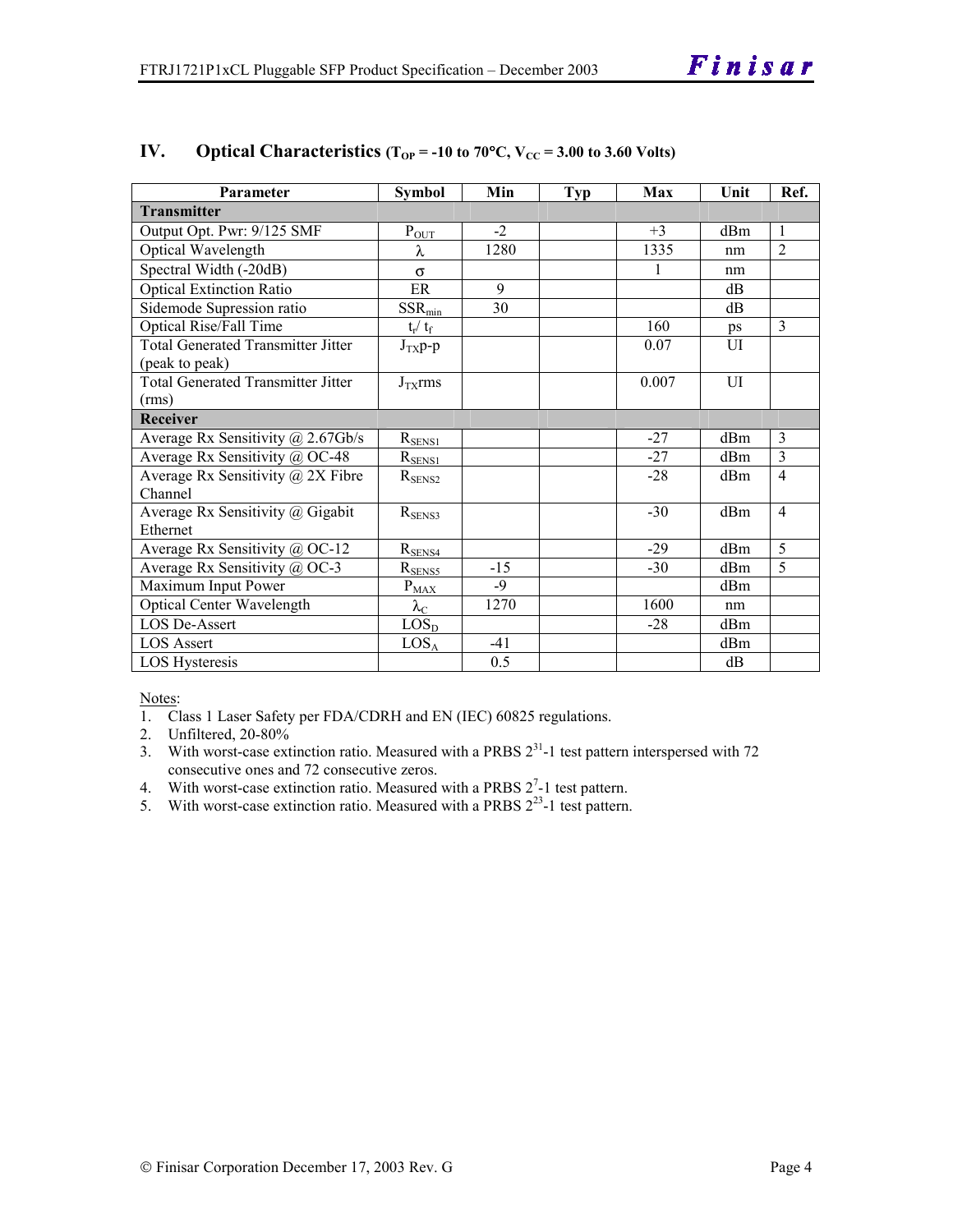#### **V. General Specifications**

| Parameter                            | <b>Symbol</b> | Min | Typ | Max        | <b>Units</b> | Ref.         |
|--------------------------------------|---------------|-----|-----|------------|--------------|--------------|
| Data Rate                            | BR.           | 155 |     | 2667       | Mb/sec       |              |
| <b>Bit Error Rate</b>                | <b>BER</b>    |     |     | $10^{-12}$ |              | 2            |
| Max. Supported Link Length on        | $L_{MAX1}$    |     | 45  |            | km           | 3            |
| $9/125$ µm SMF @ OC-48               |               |     |     |            |              |              |
| Max. Supported Link Length on        | $L_{MAX2}$    |     | 47  |            | km           | 3            |
| $9/125 \mu m$ SMF @ 2X Fibre Channel |               |     |     |            |              |              |
| Max. Supported Link Length on        | $L_{MAX3}$    |     | 50  |            | km           | 3            |
| $9/125 \mu m$ SMF @ Gigabit Ethernet |               |     |     |            |              |              |
| Max. Supported Link Length on        | $L_{MAX4}$    |     | 50  |            | km           | 3            |
| $9/125 \mu m$ SMF @ OC-12            |               |     |     |            |              |              |
| Max. Supported Link Length on        | $L_{MAX5}$    |     | 50  |            | km           | $\mathbf{3}$ |
| $9/125$ µm SMF @ OC-3                |               |     |     |            |              |              |

Notes:

- 1. SONET OC-48 LR-1/SDH STM L-16.1, Gigabit Ethernet and 1x/2x Fibre Channel compliant. Compatible with SONET OC-12 and OC-3. Supports FEC at 2.67Gb/s.
- 2. Tested with a PRBS  $2<sup>31</sup>$ -1 test pattern interspersed with 72 consecutive ones and 72 consecutive zeros.
- 3. Attenuation of 0.55 dB/km is used for the link length calculations (per GR-253 CORE). Distances are indicative only. Please refer to the Optical Specifications in Table IV to calculate a more accurate link budget based on specific conditions in your application.

#### **VI. Environmental Specifications**

Finisar SFP transceivers have an extended operating temperature range from -10°C to +70°C case temperature.

| <b>Parameter</b>                  | Svmbol          | Min   | $\mathbf{T}_{\mathbf{V}\mathbf{p}}$ | Max | <b>Units</b> | Ref. |
|-----------------------------------|-----------------|-------|-------------------------------------|-----|--------------|------|
| <b>Case Operating Temperature</b> | $\mathbf{1}$ op | -10   |                                     | חר  | $\circ$      |      |
| Storage Temperature               | $\pm$ sto       | $-40$ |                                     |     | $\sim$       |      |

#### **VII. Regulatory Compliance**

Finisar transceivers are Class 1 Laser Products and comply with US FDA regulations. These products are certified by TÜV and CSA to meet the Class 1 eye safety requirements of EN (IEC) 60825 and the electrical safety requirements of EN (IEC) 60950. Copies of certificates are available at Finisar Corporation upon request.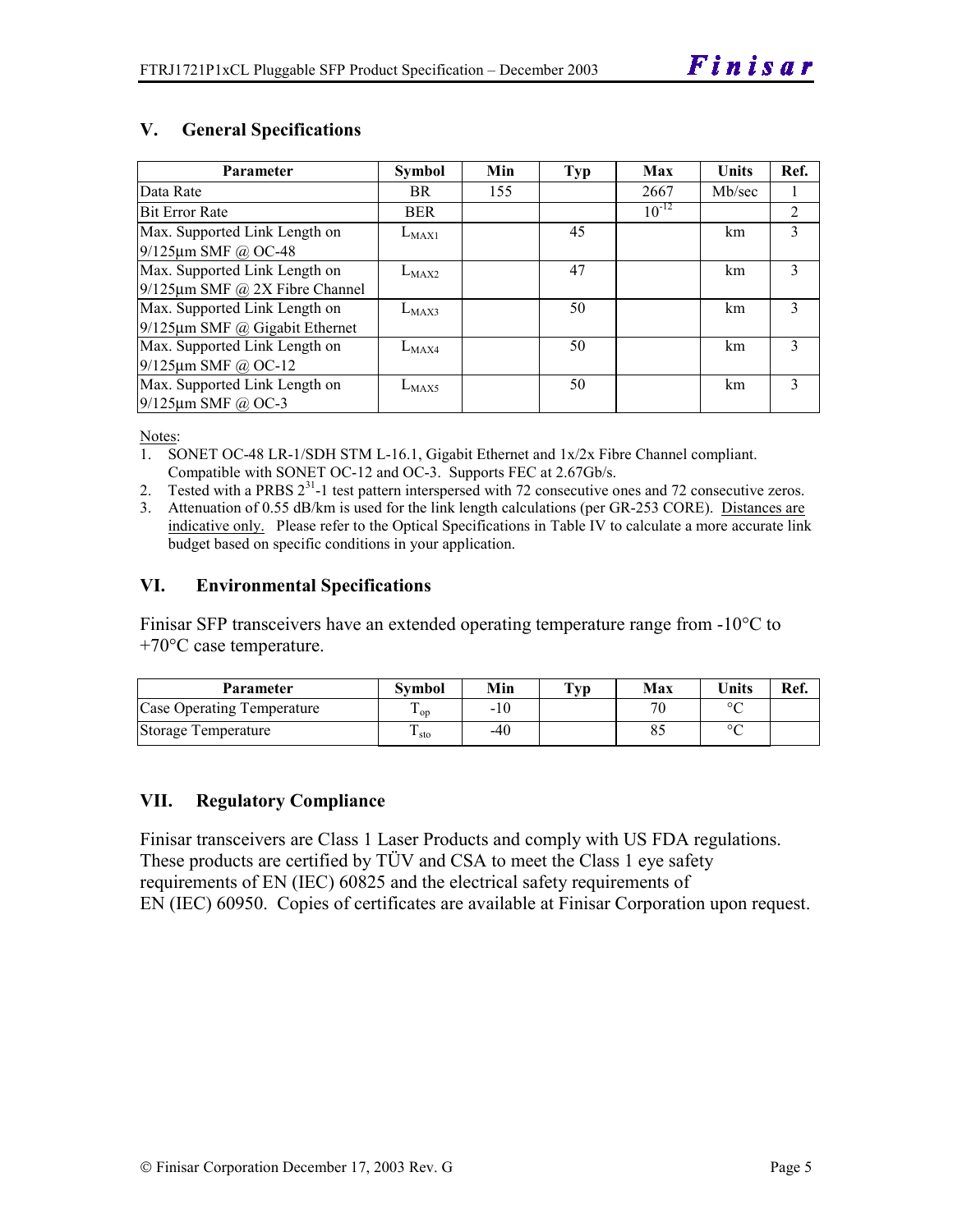#### **VIII. Digital Diagnostic Functions**

Finisar FTRJ1721P1xCL SFP transceivers support the 2-wire serial communication protocol as defined in the SFP MSA<sup>1</sup>. It is very closely related to the  $E^2$ PROM defined in the GBIC standard, with the same electrical specifications.

The standard SFP serial ID provides access to identification information that describes the transceiver's capabilities, standard interfaces, manufacturer, and other information.

Additionally, Finisar SFP transceivers provide a unique enhanced digital diagnostic monitoring interface, which allows real-time access to device operating parameters such as transceiver temperature, laser bias current, transmitted optical power, received optical power and transceiver supply voltage. It also defines a sophisticated system of alarm and warning flags, which alerts end-users when particular operating parameters are outside of a factory set normal range.

The SFP MSA defines a 256-byte memory map in  $E^2$ PROM that is accessible over a 2-wire serial interface at the 8 bit address 1010000X (A0h). The digital diagnostic monitoring interface makes use of the 8 bit address 1010001X (A2h), so the originally defined serial ID memory map remains unchanged. The interface is identical to, and is thus fully backward compatible with both the GBIC Specification and the SFP Multi Source Agreement. The complete interface is described in Finisar Application Note AN-2030: "Digital Diagnostics Monitoring Interface for SFP Optical Transceivers".

The operating and diagnostics information is monitored and reported by a Digital Diagnostics Transceiver Controller (DDTC) inside the transceiver, which is accessed through a 2-wire serial interface. When the serial protocol is activated, the serial clock signal (SCL, Mod Def 1) is generated by the host. The positive edge clocks data into the  $SFP$  transceiver into those segments of the  $E^2$ PROM that are not write-protected. The negative edge clocks data from the SFP transceiver. The serial data signal (SDA, Mod Def 2) is bi-directional for serial data transfer. The host uses SDA in conjunction with SCL to mark the start and end of serial protocol activation. The memories are organized as a series of 8-bit data words that can be addressed individually or sequentially.

For more information, please see the SFP MSA documentation<sup>1</sup> or Finisar Application Note AN-2030.

Digital diagnostics for the FTRJ1721P1xCL are externally calibrated by default.

Please note that evaluation board FDB-1018 is available with Finisar ModDEMO software that allows simple to use communication over the 2-wire serial interface.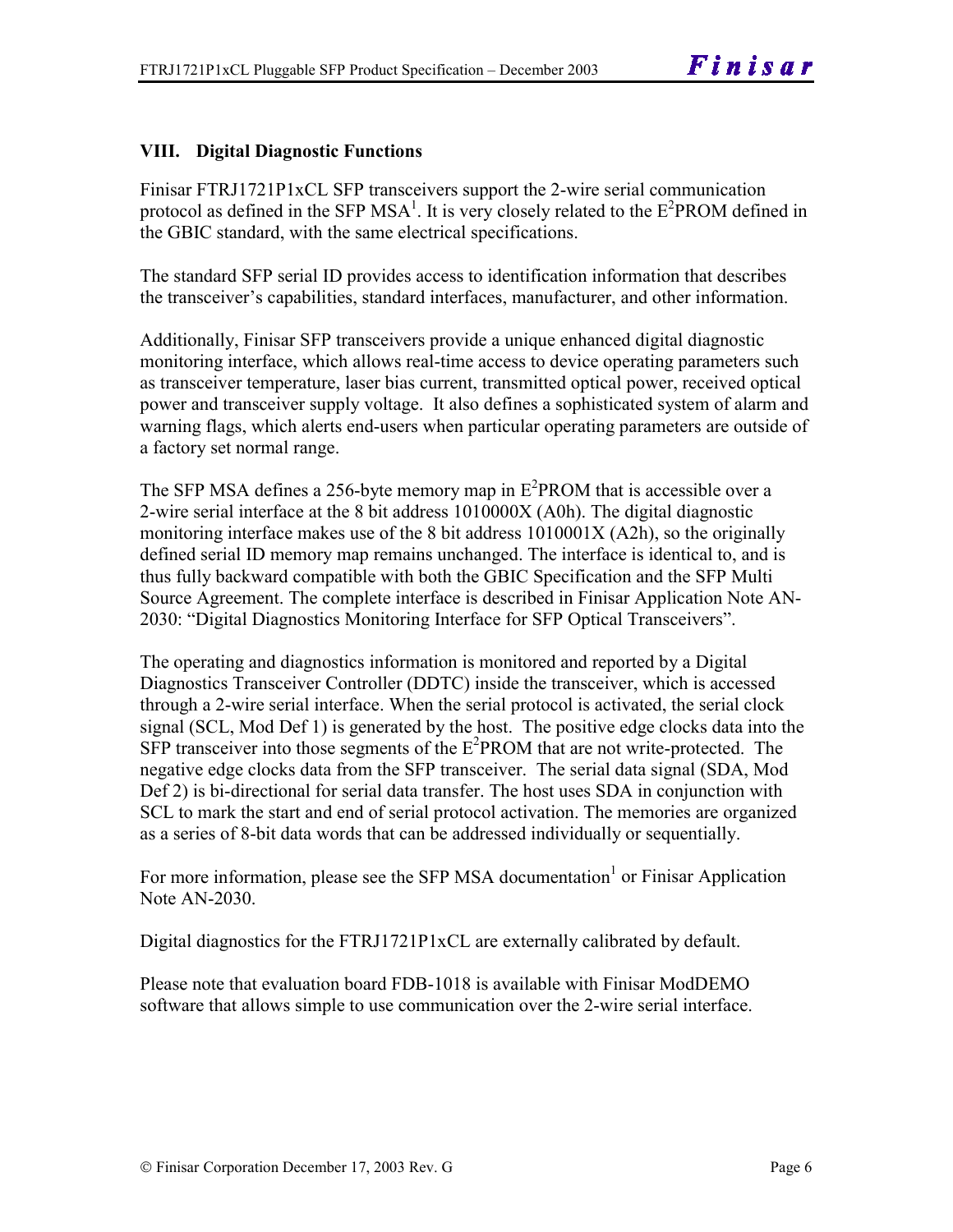#### **IX. Mechanical Specifications**

Finisar's Small Form Factor Pluggable (SFP) transceivers are compatible with the dimensions defined by the SFP Multi-Sourcing Agreement (MSA)<sup>3</sup>.



# **FTRJ1721P1BCL**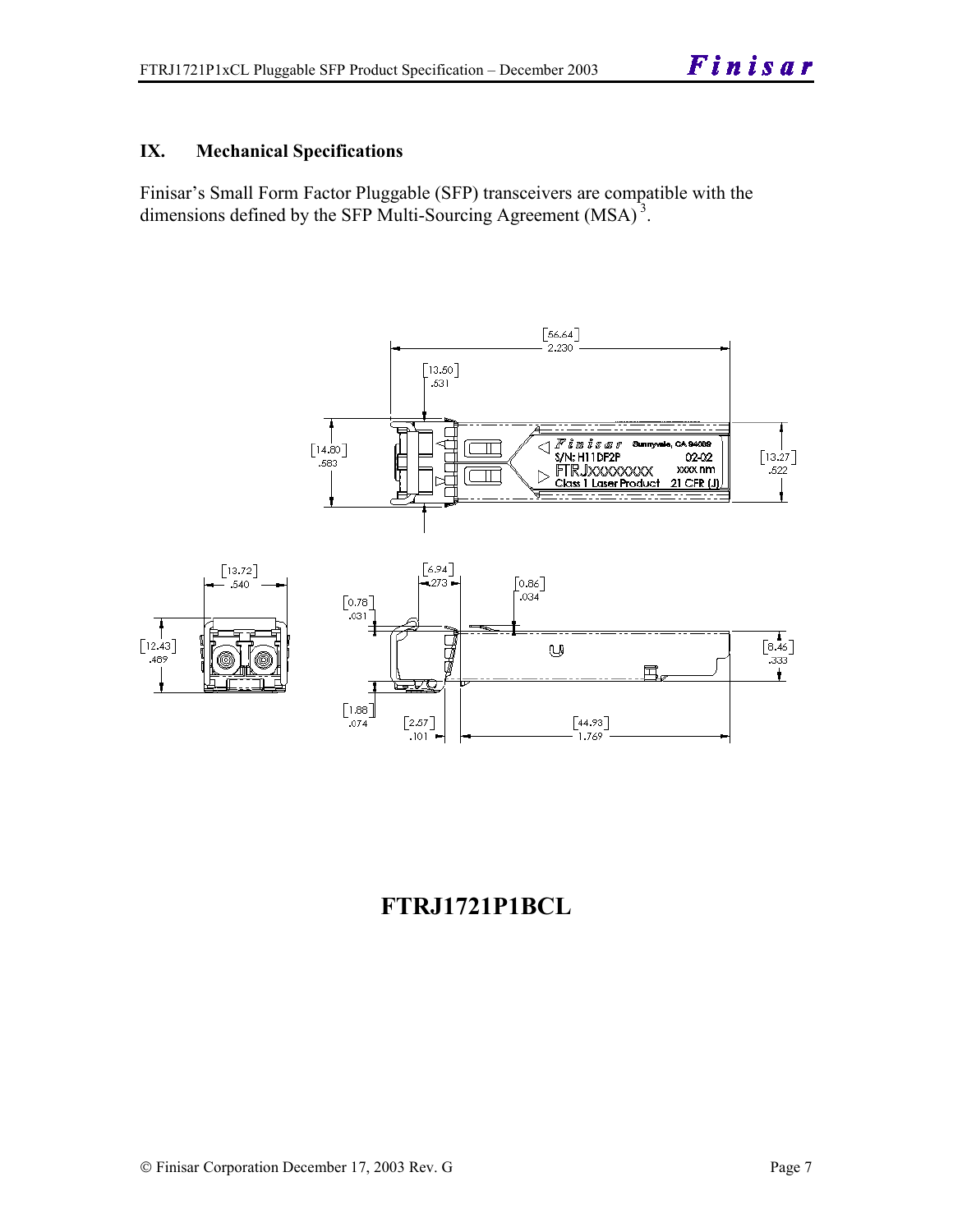



# **FTRJ1721P1WCL**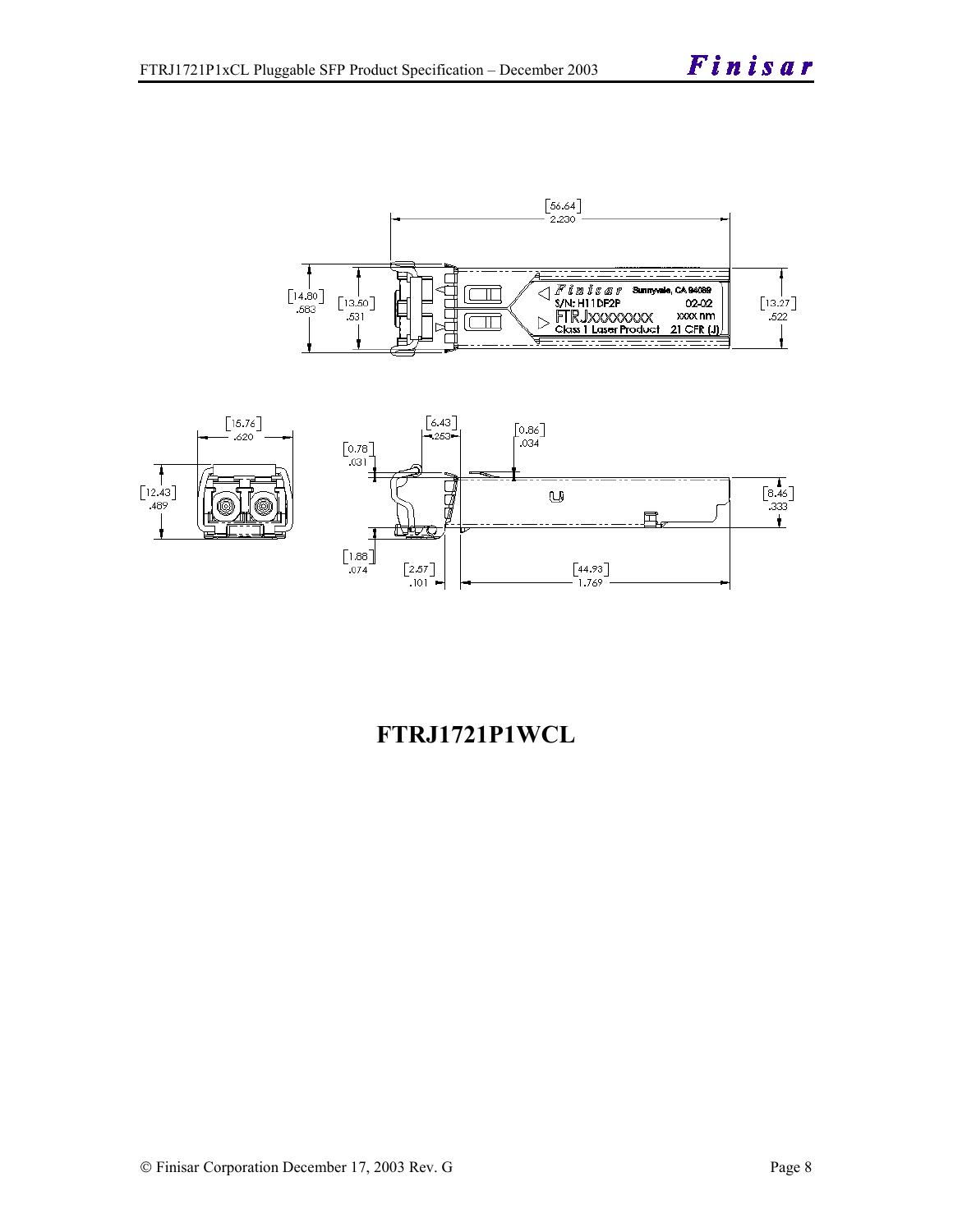

#### **X. PCB Layout and Bezel Recommendations**

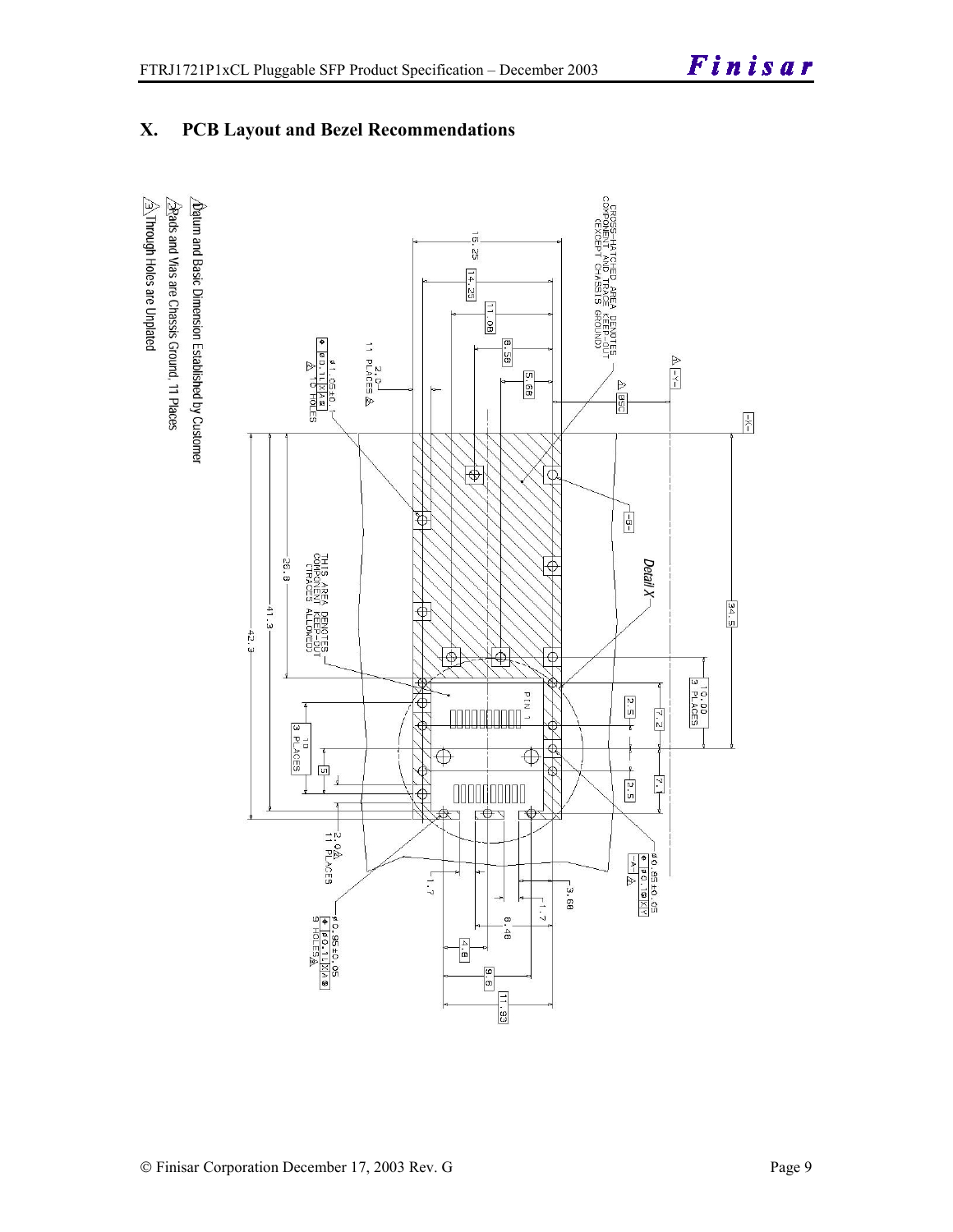



NOTES:

- $\triangle$  MINIMUM PITCH ILLUSTRATED, ENGLISH DIMENSIONS ARE FOR REFERENCE ONLY
- 2. NOT RECOMMENDED FOR PCI EXPANSION CARD APPLICATIONS